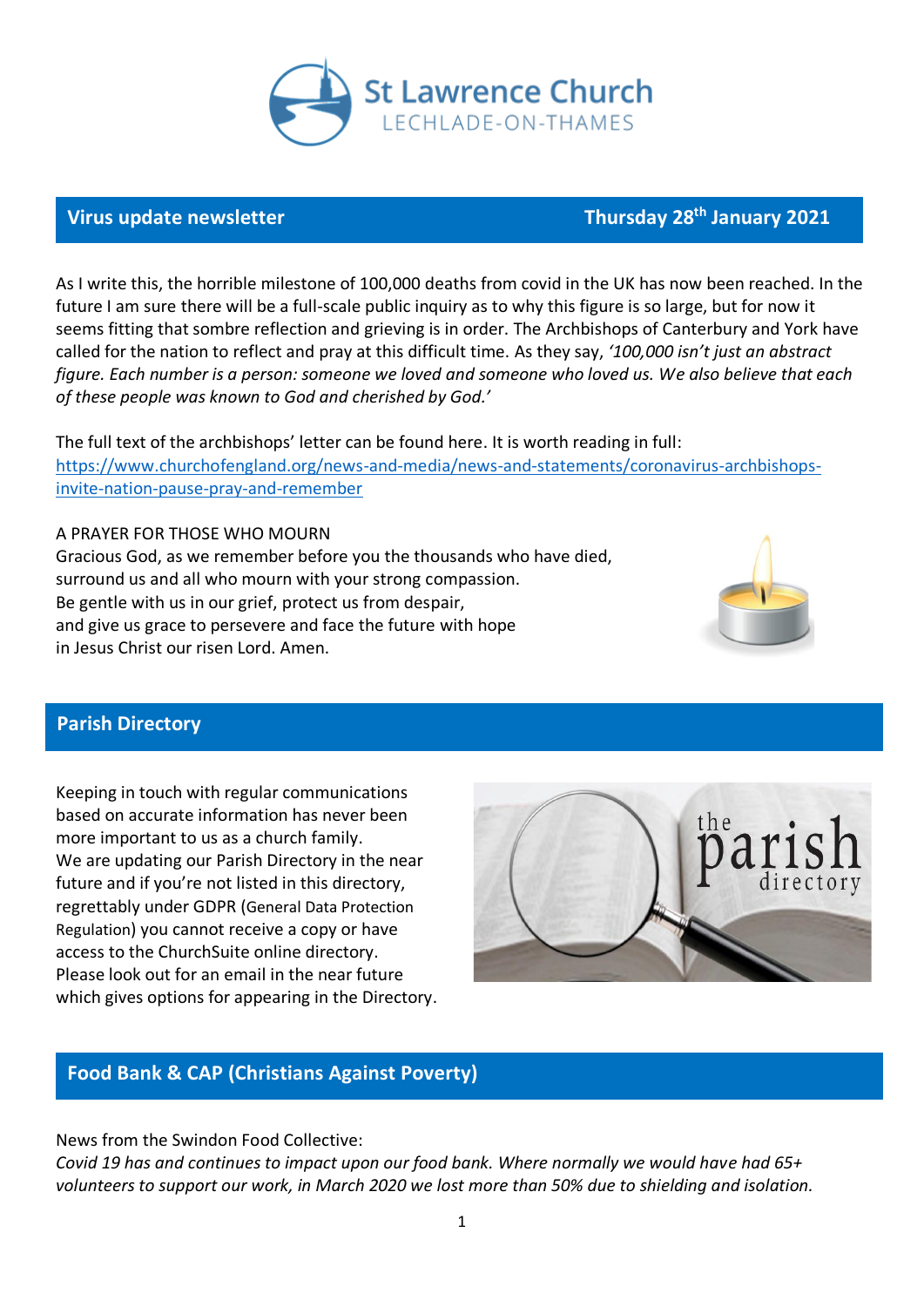*So we paused, re-scoped our operations and redeployed people so that we could conform to social distancing requirements both in our warehouse and at our distribution centres. We decided to open more days, but with fewer volunteers doing more "shifts". In doing so, we were able to have smaller teams working 4 days a week in the warehouse and for a period of time, operated a temporary distribution centre, on Saturday mornings at the church next to the warehouse.* 

*Not surprisingly we saw numbers rise throughout the year and we fed almost 7,500 people and redistributed almost 90 tonnes of donated, non-perishable food to those in need.*

Thank you for your generosity in supporting this vital ministry. Here is the poster sent to us – well done!



## **Children and youth**



It has been a hard time for many families, what with the joys of home-schooling, the uncertainty of when schools will re-open, and how exams may be affected. Church ministry among children and young people has also been badly hit, with most families worshipping from home and joining in with online services. It is unclear exactly when we can re-start physical Sunday groups and other children's ministry, but we know this lock-down will not last for ever and we can plan ahead with exciting and faithful resources.

It is a real blessing to see the many wonderful online resources freely available and I would really encourage parents/grandparents/godparents/ family friends etc.. to check out the website below and get some inspiration. It is full of real imagination and an infectious love for God and youth! LINK: **<https://www.faithinkids.org/>**

Our secondary school age children are meeting in 'The Grid' online every two weeks under the expert leadership of Chris Saunders, our team youth-worker, and his merry band of faithful volunteers. At the moment they are looking at what the purpose of the Church is and how they can be part of it. They are using some material from a very helpful book by Sam Allberry called '*Why Bother with Church?*' Please pray for this group as they meet online for teaching, encouragement and fellowship.

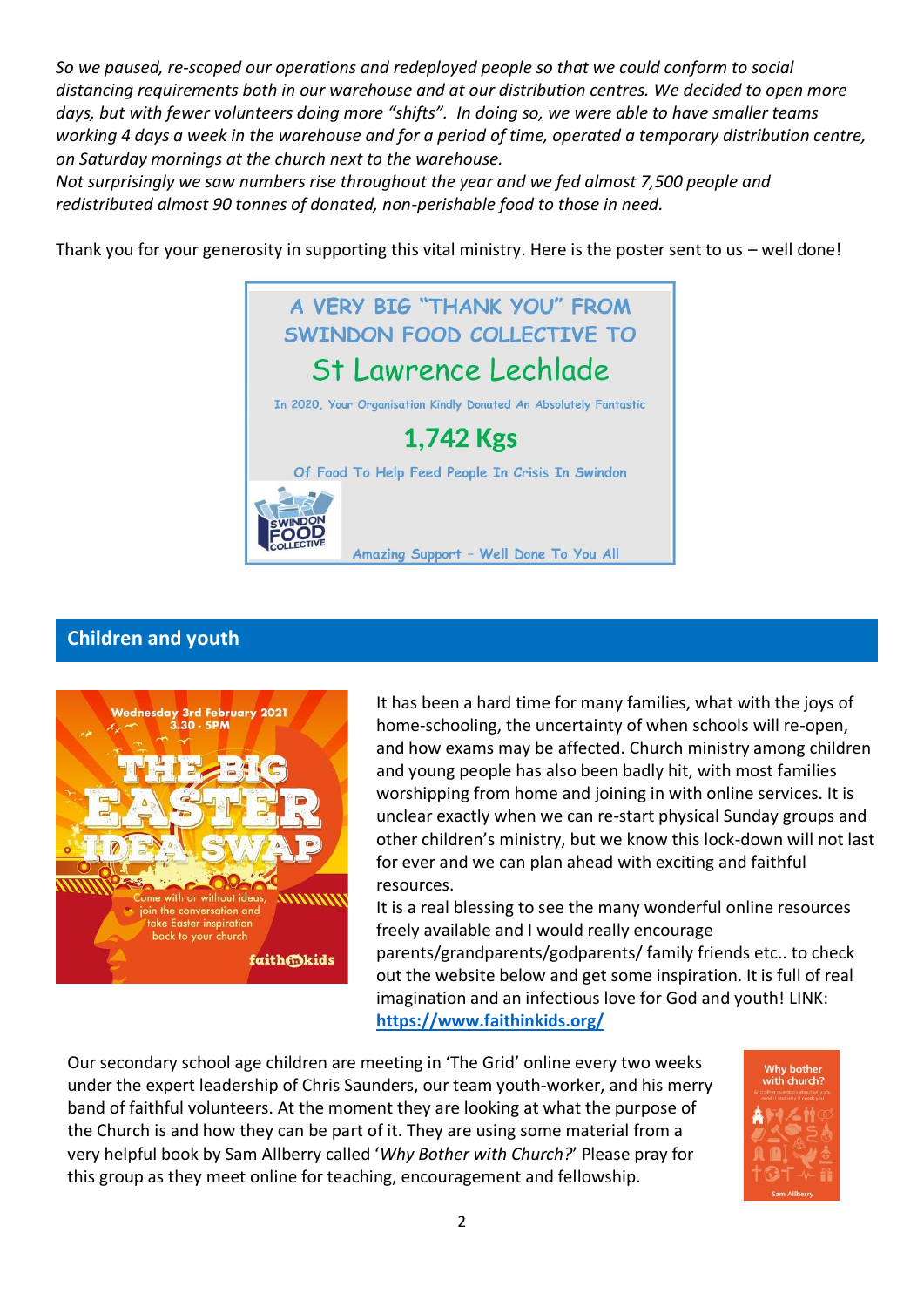#### **Useful resources**

Many Christian organisations produce helpful resources for Lent. SAT-7 broadcasts Christian satellite TV into the Middle East and North Africa. This is their Lent offering for 2021:

#### **40 Testimonies for Lent**

People across the Middle East and North Africa (MENA) face restrictions on their freedom of religion and belief. And yet, every year, SAT-7's viewer support teams receive thousands of messages from viewers telling us how they came to faith, asking questions, and wanting to find out more about Jesus.

This year's Lent resource, *Free to believe*, shares 40 messages from these viewers with you, one for each day of Lent – from all across the MENA – and invites you simply to pray for them.

<https://www.sat7uk.org/about-us/>



*Through satellite television we enable the Church in the region – isolated, often small and facing many restrictions – to make known the love of Christ, to teach and encourage believers, and share a positive Christian vision for life and society.* 



24-7 Prayer is one of many Christian organisations around the world dedicated to encouraging Christians to pray that this world would be transformed. They say of themselves:



*Reviving the Church and rewiring the culture through non-stop night and day Prayer.* We started in 1999, when a simple, student-led prayer vigil suddenly went viral. Today, 24-7 Prayer is an international, interdenominational movement of prayer, mission and justice; a non-stop prayer meeting that has continued for every minute of this century so far, in over half the countries on Earth.

For a range of prayer resources, start here:<https://www.24-7prayer.com/helpmepray>



The Book of Common Prayer is one of the great glories of the Church of England. Its beautiful form of words is matched by its thoroughly biblical and Reformed theology. Many churches are now live-streaming BCP services, both on weekdays and on Sundays. See the Prayer Book Society's website for further details: [www.pbs.org.uk/churches-and-services/-1](http://www.pbs.org.uk/churches-and-services/-1)